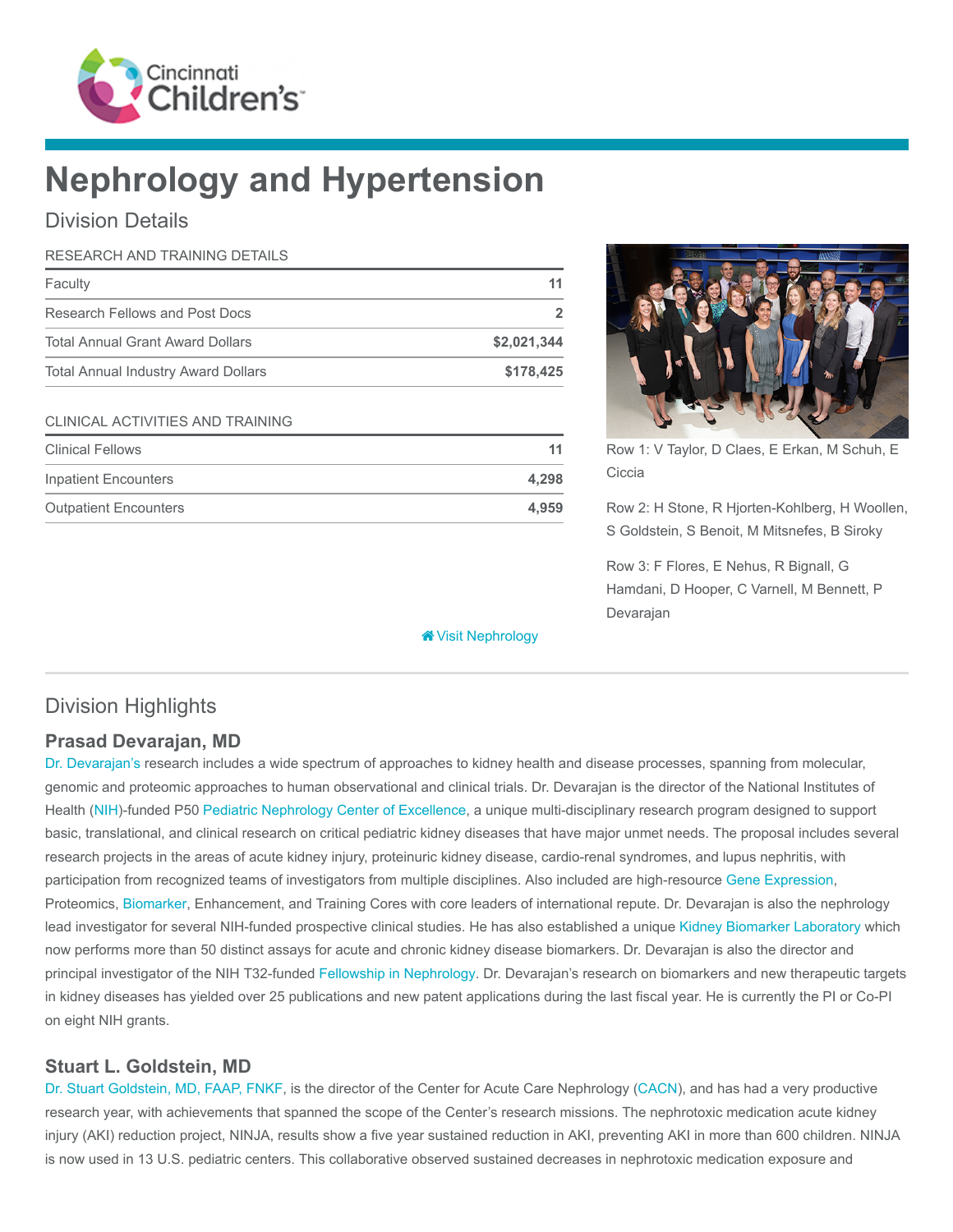associated AKI. Based on these results, it is the next hospital acquired condition the 100 hospital Solutions for Patient Safety Collaborative will address. The CACN reported the initial epidemiological results from the prospective pediatric AKI study ever undertaken in the New England Journal of Medicine: "Assessment of Worldwide AKI, Renal angina and Epidemiology in Children (AWARE)". The CACN successfully integrated its real-time AKI risk stratification system, the Renal Angina Index, to guide novel AKI biomarker testing in critically [ill patients in the PICU. The CACN pioneered applications of specialized techniques, such as aquapheresis and the Molecular Adsorbent](https://www.cincinnatichildrens.org/health/m/mars-therapy-liver-dialysis) Recirculating System, for liver support. The CACN also launched an LDL-apheresis program to treat patients with refractory [FSGS](https://www.cincinnatichildrens.org/service/k/kidney-transplant/professionals/fsgs-research). The CACN remains the only single center in the U.S. to offer all of these specialized novel extracorporeal techniques. In addition, the CACN demonstrated unparalleled commitment to education via the CRRT University Simulation course, offered to more than 300 RNs and MDs from all over the world during the past three years, and received a commitment for a fourth and fifth year of extramural funding this year.

#### Mark Mitsnefes, MD MS

[Dr. Mitsnefes'](https://www.cincinnatichildrens.org/bio/m/mark-mitsnefes) research interest has been to define biologic targets for interventions to prevent progression of cardiovascular disease in children with chronic kidney disease, through epidemiological and translational studies. Dr. Mitsnefes is a co-investigator and co-chair of the Cardiovascular Subcommittee in the multicenter National Institutes of Health ([NIH\)](https://www.nih.gov/)-funded study of chronic kidney disease in children, the CKiD study. In one published study, his group showed that greater cystatin C level independently associates with increasing cardiac size and worsening diastolic function. This serum marker was also able to predict decline in diastolic function, even after adjusting for kidney function. This suggests that cystatin C may have an independent role in cardiovascular disease risk stratification among children and adolescents with chronic kidney disease. In another published study utilizing longitudinal data from Midwest Pediatric Nephrology [Consortium to evaluate trends in ambulatory blood pressure control over time in the pediatric and young adult kidney transplant recipie](http://mwpnc.com/)nt population, he showed that regular ambulatory blood pressure (BP) monitoring led to overall improved BP over time, attributable to improved control of BP by using antihypertensive medications.

#### Division Publications

- 1. [Kaddourah A; Basu RK; Bagshaw SM; Goldstein SL; Investigators AWARE.](https://www.ncbi.nlm.nih.gov/pubmed/27959707) Epidemiology of Acute Kidney Injury in Critically III Children and Young Adults. The New England journal of medicine. 2017; 376:11-20.
- 2. [Bagshaw SM; Darmon M; Ostermann M; Finkelstein FO; Wald R; Tolwani AJ; Goldstein SL; Gattas DJ; Uchino S; Hoste EA.](https://www.ncbi.nlm.nih.gov/pubmed/28289816) Current state of the art for renal replacement therapy in critically ill patients with acute kidney injury. Intensive Care Medicine. 2017; 43:841-854.
- 3. [Kwiatkowski DM; Goldstein SL; Cooper DS; Nelson DP; Morales DLS; Krawczeski CD.](https://www.ncbi.nlm.nih.gov/pubmed/28241247) Peritoneal Dialysis vs Furosemide for Prevention of Fluid Overload in Infants After Cardiac Surgery A Randomized Clinical Trial. JAMA Pediatrics. 2017; 171:357- 364.
- 4. Greenberg JH; Zappitelli M; Devarajan P; Thiessen-Philbrook HR; Krawczeski C; Li S; Garg AX; Coca S; Parikh CR; TRIBE-AKI Consortium. [Kidney Outcomes 5 Years After Pediatric Cardiac Surgery The TRIBE-AKI Study.](https://www.ncbi.nlm.nih.gov/pubmed/27618162) JAMA Pediatrics. 2016; 170:1071-1078.
- 5. [Chawla LS; Bellomo R; Bihorac A; Goldstein SL; Siew ED; Bagshaw SM; Bittleman D; Cruz D; Endre Z; Fitzgerald RL.](https://www.ncbi.nlm.nih.gov/pubmed/28239173) Acute kidney disease and renal recovery: consensus report of the Acute Disease Quality Initiative (ADQI) 16 Workgroup. Nature Reviews Nephrology. 2017; 13:241-257.
- 6. Devarajan P. [Acute kidney injury: still misunderstood and misdiagnosed.](https://www.ncbi.nlm.nih.gov/pubmed/28163310) Nature Reviews Nephrology. 2017; 13:137-138.
- 7. [Kamal FA; Travers JG; Schafer AE; Ma Q; Devarajan P; Blaxall BC.](https://www.ncbi.nlm.nih.gov/pubmed/27297948) G Protein-Coupled Receptor-G-Protein beta gamma-Subunit Signaling Mediates Renal Dysfunction and Fibrosis in Heart Failure. Journal of the American Society of Nephrology : JASN. 2017; 28:197-208.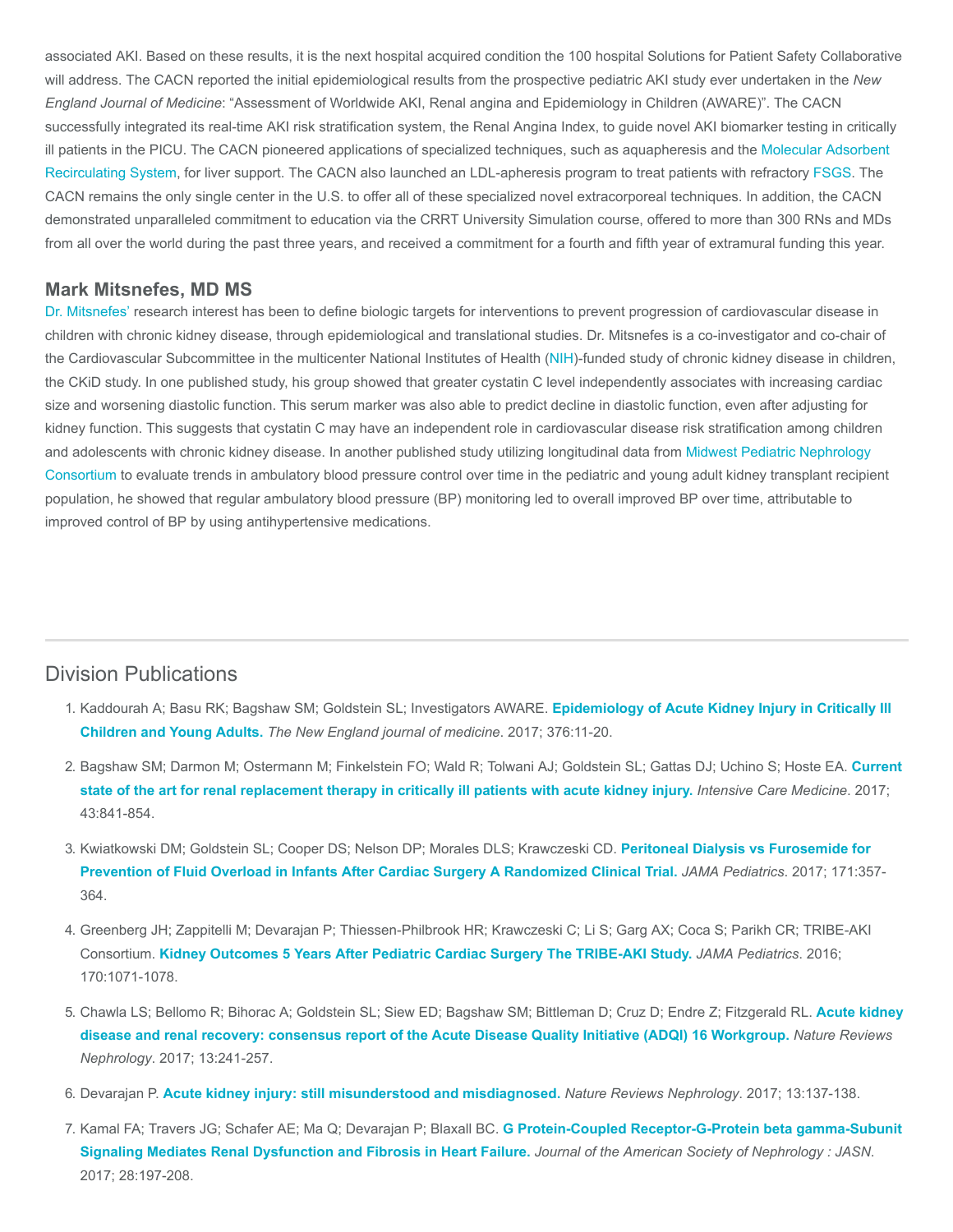- 8. [Bansal N; Carpenter MA; Weiner DE; Levey AS; Pfeffer M; Kusek JW; Cai J; Hunsicker LG; Park M; Bennett M.](https://www.ncbi.nlm.nih.gov/pubmed/26538631) Urine Injury Biomarkers and Risk of Adverse Outcomes in Recipients of Prevalent Kidney Transplants: The Folic Acid for Vascular Outcome Reduction in Transplantation Trial. Journal of the American Society of Nephrology : JASN. 2016; 27:2109-2121.
- 9. López-Juárez A; Titus HE; Silbak SH; Pressler JW; Rizvi TA; Bogard M; Bennett MR; Ciraolo G; Williams MT; Vorhees CV. [Oligodendrocyte Nf1 Controls Aberrant Notch Activation and Regulates Myelin Structure and Behavior.](https://www.ncbi.nlm.nih.gov/pubmed/28423318) Cell Reports. 2017; 19:545-557.
- 10. [Nehus EJ; Khoury JC; Inge TH; Xiao N; Jenkins TM; Moxey-Mims MM; Mitsnefes MM.](https://www.ncbi.nlm.nih.gov/pubmed/27914704) Kidney outcomes three years after bariatric surgery in severely obese adolescents. Kidney international. 2017; 91:451-458.
- 11. [Soto K; Campos P; Pinto I; Rodrigues B; Frade F; Papoila AL; Devarajan P.](https://www.ncbi.nlm.nih.gov/pubmed/27658322) The risk of chronic kidney disease and mortality are increased after community-acquired acute kidney injury. Kidney international. 2016; 90:1090-1099.
- 12. [Goldstein SL; Mottes T; Simpson K; Barclay C; Muething S; Haslam DB; Kirkendall ES.](https://www.ncbi.nlm.nih.gov/pubmed/27217196) A sustained quality improvement program reduces nephrotoxic medication-associated acute kidney injury. Kidney international. 2016; 90:212-221.
- 13. [Savant JD; Betoko A; Meyers KEC; Mitsnefes M; Flynn JT; Townsend RR; Greenbaum LA; Dart A; Warady B; Furth SL.](https://www.ncbi.nlm.nih.gov/pubmed/28373588) Vascular Stiffness in Children With Chronic Kidney Disease. Hypertension. 2017; 69:863-869.
- 14. Ascher SB; Scherzer R; Peralta CA; Tien PC; Grunfeld C; Estrella MM; Abraham A; Gustafson DR; Nowicki M; Sharma A. [Association of Kidney Function and Early Kidney Injury With Incident Hypertension in HIV-Infected Women.](https://www.ncbi.nlm.nih.gov/pubmed/27993956) Hypertension. 2017; 69:304-313.
- 15. [Garimella PS; Bartz TM; Ix JH; Chonchol M; Shlipak MG; Devarajan P; Bennett MR; Sarnak MJ.](https://www.ncbi.nlm.nih.gov/pubmed/28029393) Urinary Uromodulin and Risk of Urinary Tract Infections: The Cardiovascular Health Study. American Journal of Kidney Diseases. 2017; 69:744-751.
- 16. [Brady TM; Townsend K; Schneider MF; Cox C; Kimball T; Madueme P; Warady B; Furth S; Mitsnefes M.](https://www.ncbi.nlm.nih.gov/pubmed/27856090) Cystatin C and Cardiac Measures in Children and Adolescents With CKD. American Journal of Kidney Diseases. 2017; 69:247- 256.
- 17. [Jotwani V; Scherzer R; Estrella MM; Jacobson LP; Witt MD; Palella FJ; Macatangay B; Bennett M; Parikh CR; Ix JH.](https://www.ncbi.nlm.nih.gov/pubmed/27287300) HIV Infection, Tenofovir, and Urine alpha(1)-Microglobulin: A Cross-sectional Analysis in the Multicenter AIDS Cohort Study. American Journal of Kidney Diseases. 2016; 68:571-581.
- 18. [Neri M; Villa G; Garzotto F; Bagshaw S; Bellomo R; Cerda J; Ferrari F; Guggia S; Joannidis M; Kellum J.](https://www.ncbi.nlm.nih.gov/pmc/articles/PMC5056503/) Nomenclature for renal replacement therapy in acute kidney injury: Basic principles. Critical Care (UK). 2016; 20.
- 19. [Villa G; Neri M; Bellomo R; Cerda J; De Gaudio AR; De Rosa S; Garzotto F; Honore PM; Kellum J; Lorenzin A.](https://www.ncbi.nlm.nih.gov/pmc/articles/PMC5056503/) Nomenclature for renal replacement therapy and blood purification techniques in critically ill patients: Practical applications. Critical Care (UK). 2016; 20.
- 20. Downes KJ; Dong M; Fukuda T; Clancy JP; Haffner C; Bennett MR; Vinks AA; Goldstein SL. Urinary kidney injury biomarkers and [tobramycin clearance among children and young adults with cystic fibrosis: a population pharmacokinetic analysis.](https://www.ncbi.nlm.nih.gov/pubmed/27585963) Journal of Antimicrobial Chemotherapy. 2017; 72:254-260.
- 21. [Garimella PS; Jaber BL; Tighiouart H; Liangos O; Bennett MR; Devarajan P; El-Achkar TM; Sarnak MJ.](https://www.ncbi.nlm.nih.gov/pubmed/27797887) Association of Preoperative Urinary Uromodulin with AKI after Cardiac Surgery. Clinical journal of the American Society of Nephrology : CJASN. 2017; 12:10- 18.
- 22. [Ruebner RL; Ng D; Mitsnefes M; Foster BJ; Meyers K; Warady B; Furth SL.](https://www.ncbi.nlm.nih.gov/pubmed/27630183) Cardiovascular Disease Risk Factors and Left Ventricular Hypertrophy in Girls and Boys With CKD. Clinical journal of the American Society of Nephrology : CJASN. 2016; 11:1962-1968.
- 23. [Wang Z; Ma S; Zappitelli M; Parikh C; Wang C-Y; Devarajan P.](https://www.ncbi.nlm.nih.gov/pubmed/24742430) Penalized count data regression with application to hospital stay after pediatric cardiac surgery. Statistical Methods in Medical Research. 2016; 25:2685-2703.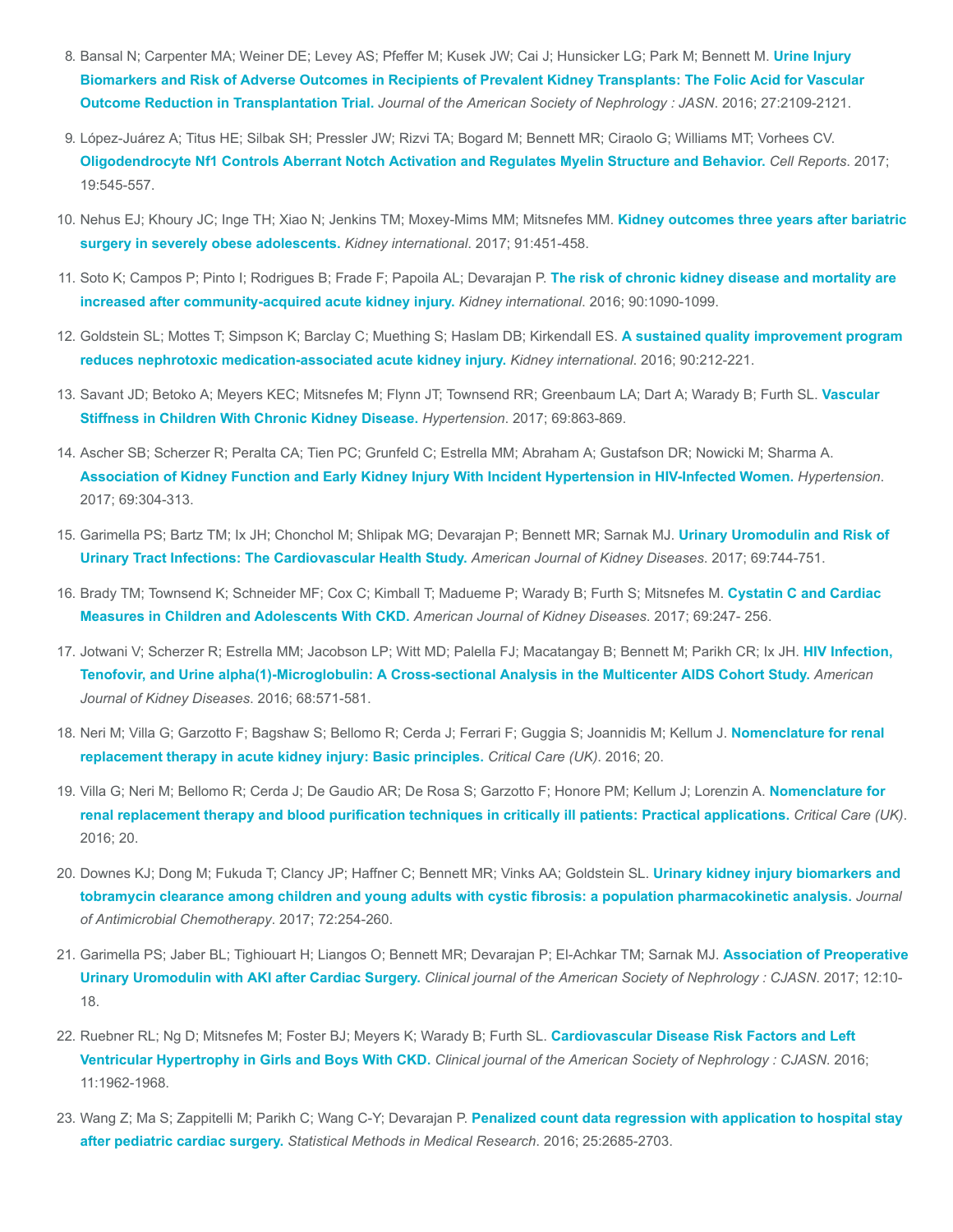- 24. [Scherzer R; Lin H; Abraham A; Thiessen-Philbrook H; Parikh CR; Bennett M; Cohen MH; Nowicki M; Gustafson DR; Sharma A.](https://www.ncbi.nlm.nih.gov/pubmed/26754833) Use of urine biomarker-derived clusters to predict the risk of chronic kidney disease and all-cause mortality in HIV-infected women. Nephrology Dialysis Transplantation. 2016; 31:1478-1485.
- 25. Wikenheiser-Brokamp KA; Klein M; Hershey GKK; Devarajan P; DeWitt TG; Loch J; Strauss AW; Muglia LJ; Hostetter MK. [Evaluation of Fellows' CrossTalk Effectiveness in Promoting Transdisciplinary Networking and Research.](https://www.ncbi.nlm.nih.gov/pubmed/27839701) The Journal of Pediatrics. 2017; 181:5-6.e3.

### Grants, Contracts, and Industry Agreements

### Annual Grant Award Dollars

| Investigator         | <b>Title</b>                                                                           | Sponsor                                                                    | ID                          | <b>Dates</b>                                                   | Amount |
|----------------------|----------------------------------------------------------------------------------------|----------------------------------------------------------------------------|-----------------------------|----------------------------------------------------------------|--------|
| Mark M Mitsnefes, MD | Chronic Kidney Disease in<br>Children (CKiD III)                                       | National Institutes of Health<br>(Children's Mercy Hospital)               | U01<br>DK066143             | 08/01/2013 \$64,853<br>$\overline{\phantom{a}}$                |        |
|                      |                                                                                        |                                                                            |                             | 07/31/2018                                                     |        |
| Prasad Devarajan, MD | Progression of Acute Kidney<br>Injury to Chronic Kidney<br><b>Disease</b>              | National Institutes of Health<br>(Yale University School of<br>Medicine)   | U01<br>DK082185             | 09/19/2013 \$30,599<br>$\overline{\phantom{a}}$<br>06/30/2018  |        |
| Prasad Devarajan, MD | Research Training in Pediatric<br>Nephrology                                           | National Institutes of Health                                              | T <sub>32</sub><br>DK007695 | 07/01/2014 \$127,247<br>$\overline{\phantom{a}}$<br>06/30/2019 |        |
| Stuart Goldstein, MD | Recombinant Erythropoietin<br>Protects Against Kidney<br>Disease (REPAKD)              | National Institutes of Health<br>(Children's Hosp & Reg Med<br>Ct-Seattle) | <b>R01</b><br>DK103608      | 09/17/2014 \$34,823<br>$\overline{\phantom{a}}$<br>08/31/2019  |        |
| Stuart Goldstein, MD | Reduction of Nephrotoxic<br>Medication-Associated Acute<br>Kidney Injury in Children   | Agcy for Healthcare Research<br>and Quality                                | R <sub>18</sub><br>HS023763 | 04/01/2015 \$497,585<br>$\overline{\phantom{a}}$<br>03/31/2018 |        |
| Mark M Mitsnefes, MD | Chronic Kidney Disease in<br>Children (CKiD III)                                       | National Institutes of Health<br>(Children's Mercy Hospital)               | U01<br>DK066143             | 08/01/2013 \$171,365<br>$\overline{\phantom{a}}$<br>07/31/2018 |        |
| Prasad Devarajan, MD | Novel Serum and Urinary<br><b>Biomarkers of Diabetic Kidney</b><br><b>Disease</b>      | National Institutes of Health<br>(Mount Sinai Hospital)                    | <b>R01</b><br>DK096549      | 10/01/2014 \$12,007<br>$\overline{\phantom{a}}$<br>06/30/2017  |        |
| Mark M Mitsnefes, MD | Phosphate Binders in Children<br>with Chronic Kidney Disease-<br>Mineral Bone Disorder | National Institutes of Health<br>(Univ of California Los<br>Angeles)       | U34<br>DK104619             | 08/01/2015 \$14,215<br>$\overline{\phantom{a}}$<br>07/31/2016  |        |
| Donna Claes, MD      | Integrative Proteomics &<br>Metabolomics for Pediatric<br>Glomerula Disease Biomarkers | National Institutes of Health<br>(Nationwide Children's<br>Hospital)       | UM1<br>DK100866 -           | 06/01/2014 \$14,958<br>05/31/2018                              |        |
| Prasad Devarajan, MD | Novel Biomarkers in Cardiac<br>Surgery to Detect Acute Kidney                          | National Institutes of Health<br>(Yale University School of<br>Medicine)   | <b>R01</b><br>HL085757      | 07/01/2016 \$37,440<br>$\overline{\phantom{a}}$<br>04/30/2020  |        |
| Prasad Devarajan, MD | Critical Translational Studies in                                                      | National Institutes of Health                                              | P <sub>50</sub>             | 09/21/2012 \$43,680                                            |        |